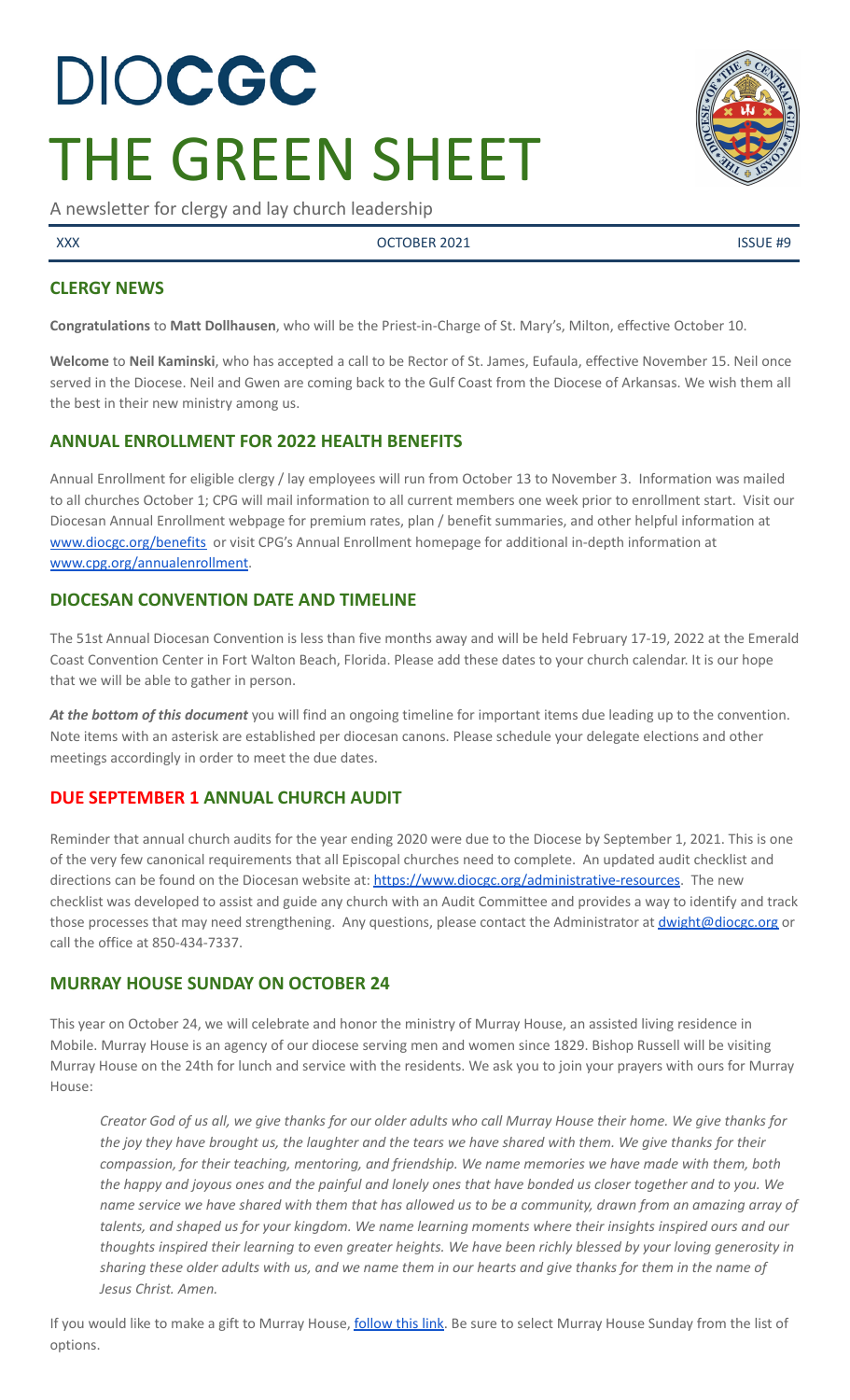## **LINK TO SUBSCRIBE TO DIOCESAN EMAIL LIST**

Several churches have asked about adding the link to subscribe to our diocesan email list to their own church newsletters so we thought we would also provide it here. We would be so grateful if you would consider adding the link below to your regular church communications and on your websites so that members can stay connected to news from around the diocese. Thank you!

#### **SUBSCRIBE TO DIOCESAN [COMMUNICATIONS](https://visitor.r20.constantcontact.com/manage/optin?v=001ytzJgXCdPi7CMeRPYjkgWfph8ra8dQJmJ_jgoEJDuFPyjC3HarXiwlhH4JN80K9kNItCddcGgXt-VrglBC4Vvq3YhpG1ym5vnWRlozzk8WJwXJycFplGhx-zzZ96rxkiXY6YLv6vWkWPagBVarHUDKt3SmSUagqj) or Text DIOCGC to 22828.**

## **CHANGES TO THE ONLINE SAFEGUARDING / RISK MANAGEMENT SYSTEM**

Our Safeguarding system has migrated to a new platform. The name of this program changed from the "Armatus" to "Praesidium Academy."

Administrators and anyone who has taken modules in the system with an active email should have received an email directly from Praesidium Academy with login information. Courses have been updated and you will find the system easier to navigate. If your coursework is over 4 years old, it may be considered dated/expired and may not have been moved over into your new account.

As we will be reviewing the new courses and updating the landing pages once we have access, additional information will be sent to parishes shortly. In addition, we'll check in with all Safeguard Administrators once they have had the opportunity to take tutorial videos and review the system. After we get up to speed, we'll be available to answer any additional questions on how to navigate, run reports, sign new members including updates on our overall Safeguarding/Risk Management Policy currently being modified.

If you have any questions, please contact Mary Poss or Dwight Babcock at 850-434-7337.

#### **2021 LOGIN CREDENTIALS FOR TENS STEWARDSHIP MATERIALS**

We are a diocesan member of TENS, The Episcopal Network for [Stewardship.](https://www.tens.org/) With our membership comes the ability for all of our churches to use the materials advertised by TENS. They include all the printable materials and resources for an eight-week giving campaign. This year's materials combined with the ZOOM workshops in July and August will help you and your congregation navigate these new times, using technical and pastoral best practices. Please download the tools through the members portal and invite your stewardship teams to sign up for workshops.

The login credentials change each year for members. LOGIN at: <https://www.tens.org/annual-pledge-campaigns/every-perfect-gift-2021/>

*2021 Password: James1:17 (Note: a username is no longer required.)*

#### **INSURANCE UPDATES**

- Retiree Annual Enrollment is Friday, October 15 Friday, November 12. In 2022 Medicare Supplement Plan will be changing to a Group Medicare Advantage PPO plan. With this change, CPG will provide retirees with additional benefits at a lower cost. You can select one of two options (Premium or Comprehensive) during annual enrollment. However, if you do nothing, you will automatically be moved into the Premium plan. CPG and United Health will be having a number of virtual sessions on the new Medicare Advantage plan and benefits in October. This is an opportunity to have the experts provide information and answer questions. You can find out more at: <https://web.cvent.com/event/716a3ed0-bc54-4265-a054-116736114540/summary>
- Please visit our website for additional insurance info:
	- [CONGREGATIONAL](https://www.diocgc.org/congregational-resources) RESOURCES
	- Risk Management & Insurance Basics for Religious Organizations [\(recommended\)](https://2f23db9c-81c0-437f-88c1-0d3b99fdb03d.filesusr.com/ugd/ca270f_0fc945a39bad470191c4075c97602c08.pdf)
	- Safety and Insurance Handbook for Churches [\(recommended\)](https://2f23db9c-81c0-437f-88c1-0d3b99fdb03d.filesusr.com/ugd/4525a9_6b89020a60b040f49e2f7feb44b56873.pdf)
	- 2021 Federal Reporting [Requirements](https://www.cpg.org/globalassets/documents/publications/tax-2021-federal-reporting-requirements-for-episcopal-churches.pdf) for Episcopal Churches

#### **REMINDERS:**

As noted earlier, your annual church financial audit is due to the diocesan office by September 1 (per Canons). We fully understand if you are delayed due to COVID closure/distancing difficulties. We ask that you notify Kim or Dwight to provide a status of when you plan to complete your audit. Thank you to those churches that have completed your audit or checked in with us. Remember that without a current Audit on file, you might not be approved to take out a church loan or conduct a property transaction.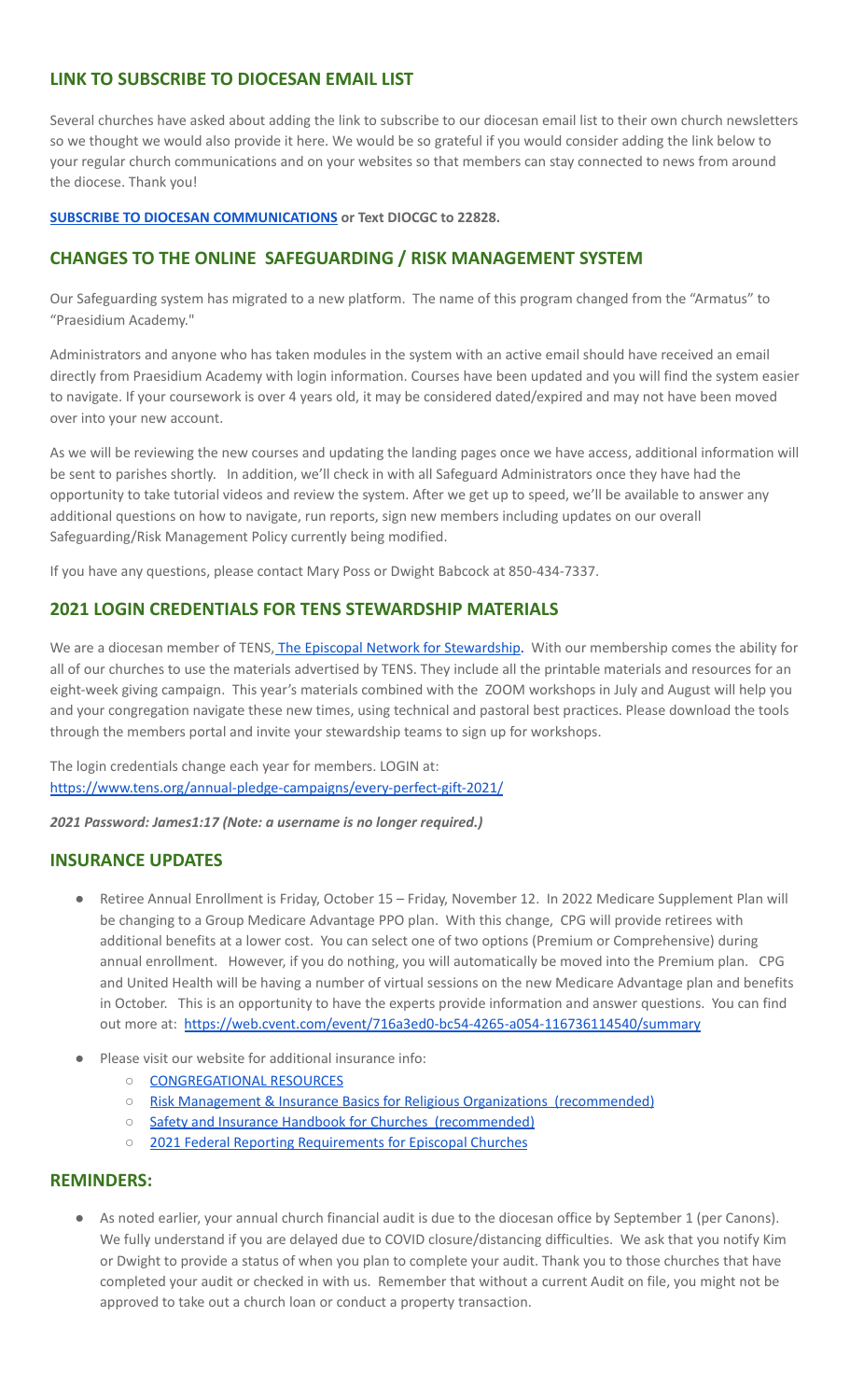## **CONGREGATIONS IN TRANSITION (as of 10/1/2021)**

| Andalusia, St. Mary's               | Interim in place                     |
|-------------------------------------|--------------------------------------|
| Eufaula, St. James                  | Rector called                        |
| Gulf Breeze, St. Francis            | Interim in place - profile completed |
| Magnolia Springs, St. Paul's Chapel | Interim in place                     |
| Niceville, St. Jude's               | Interim in place - profile online    |

**Please do not contact the openings directly.** For information, please contact: The Rev. Massey Gentry, Canon to the Ordinary, at [mgfairhope@gmail.com](mailto:mgfairhope@gmail.com) or (251) 459-4169.

#### **JOB POSTINGS** Submit a job [posting](https://www.emailmeform.com/builder/form/0cZqC653GdH24p01aWQDfUh)

Children and Youth Ministries Director position available at St. Simon's on the Sound, Ft. Walton Beach. [DETAILS](https://files.constantcontact.com/77805af7001/88908c0e-ed5d-4e30-9f03-8a2d471f0910.pdf)

## **LEARN - PRAY - ACT RESOURCES**

As a recommitment to our work of Becoming Beloved Community, the Commission on Racial Justice & Reconciliation gathered resources for us to do this work. You can find the resources at [www.diocgc.org/learn-pray-act.](http://www.diocgcorg/learn-pray-act)

#### **MUSIC LICENSING**

If your church offers music during services, it is important to follow all copyright guidelines, which include maintaining a license to perform, broadcast, or print copyrighted music. Review your church's licensing agreements, and be sure to add the streaming option if you are broadcasting services online. Recommended licensing companies include One [License](https://onelicense.net/), Christian Copyright Licensing [International\(](https://us.ccli.com/)CCLI), Christian [Copyright](https://christiancopyrightsolutions.com/) Solutions.

## **CYCLES OF PRAYER FOR DIOCESE AND PRISON MINISTRY**

Congregations are asked to include both our Diocesan Cycle of Prayer and our Prison Ministry Cycle of Prayer in their Prayers of the People, newsletters, and/or bulletins. Both are available at [www.diocgc.org/cycle-of-prayer](http://www.diocgc.org/cycle-of-prayer).

#### **BOOKMARK THE DIOCESAN CALENDAR**

Stay up-to-date on diocesan events by bookmarking our calendar: [https://www.diocgc.org/calendar-of-events.](https://www.diocgc.org/calendar-of-events)

## **COMMUNICATIONS QUICK LINKS**

Submit an article for [publication](http://www.emailmeform.com/builder/form/XqOP984Ae60c8m6ynr) Submit a [church/community](http://www.emailmeform.com/builder/form/eOM4Bb6VTb78y20Wrapf8) event Submit a job [posting](https://www.emailmeform.com/builder/form/0cZqC653GdH24p01aWQDfUh)

#### **UPCOMING DIOCESAN EVENTS**

| <b>WHAT</b>                                                            | <b>WHEN</b> | <b>WHERE</b>                            |
|------------------------------------------------------------------------|-------------|-----------------------------------------|
| <b>Standing Committee Meeting</b>                                      | Oct 12      | Duvall Center & Zoom                    |
| Comm on Racial Justice & Reconciliation Speaker<br>Series <b>FLYER</b> | Oct 14      | Zoom<br>Mtg ID: 849 299 7880            |
| Racial Justice & Reconciliation Sacred Conversation<br>Workshop        | Oct 16      | Online<br><b>Register here</b>          |
| Beckwith Women's Retreat                                               | Oct 22-24   | <b>Beckwith</b><br><b>Register here</b> |
| Happening #58                                                          | Nov 12-14   | <b>Beckwith</b><br><b>Register here</b> |
| Enneagram Workshop                                                     | Nov 12-14   | <b>Beckwith</b><br><b>Register here</b> |
| Adventurous Aging Workshop presented by Comm on<br>Affirmative Aging   | Nov 13      | Trinity, Mobile<br><b>Register here</b> |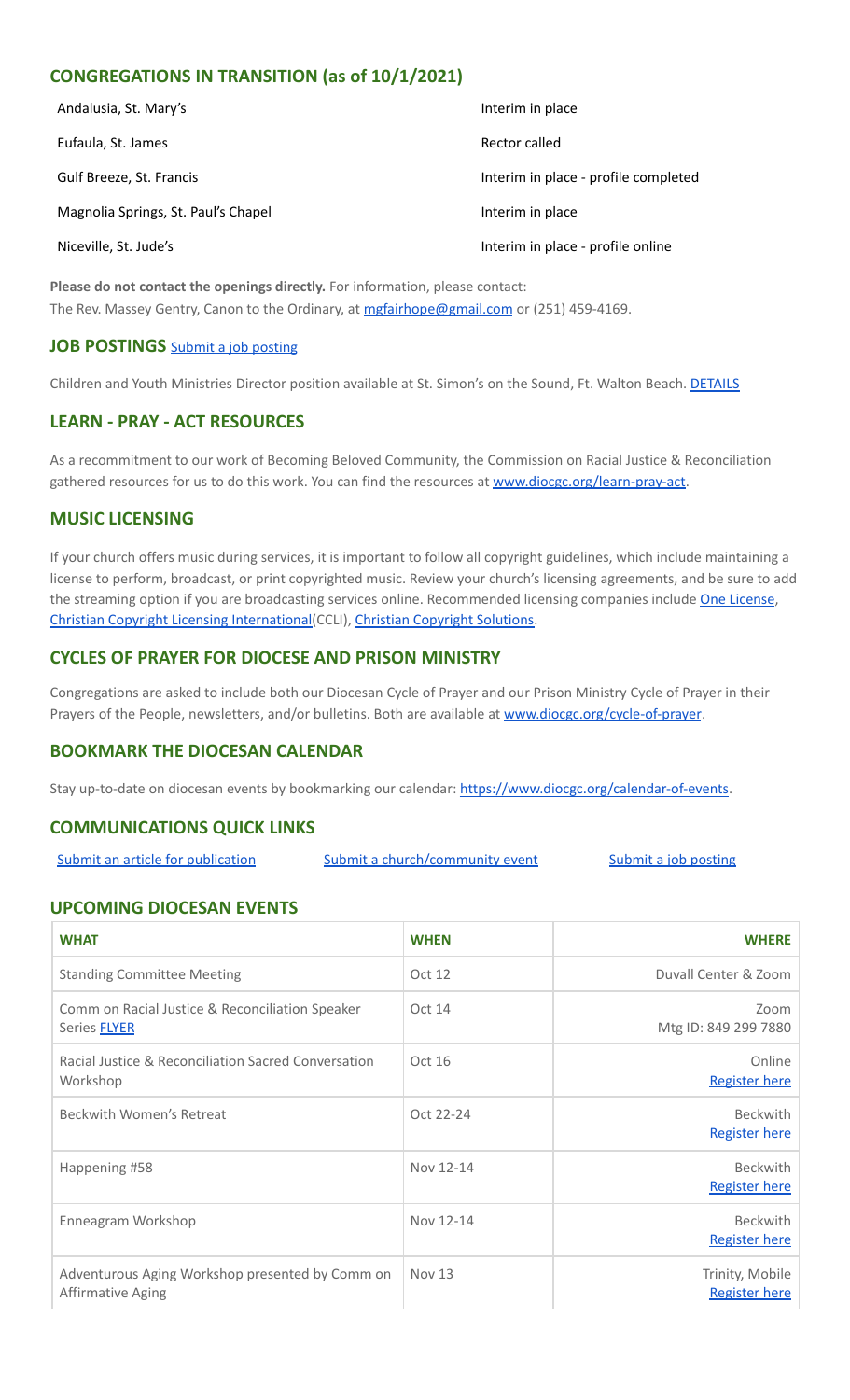## **BISHOP RUSSELL'S SCHEDULE**

| <b>WHAT</b>                                 | <b>WHEN</b>      | <b>WHERE</b>                    |  |
|---------------------------------------------|------------------|---------------------------------|--|
| Lay Leadership training                     | Oct 2            | St. Cyprians, Pensacola         |  |
| Visitation                                  | Oct <sub>3</sub> | St. James, Port St Joe          |  |
| Visitation                                  | Oct 3 pm         | St. John, Wewahitchka           |  |
| Lambeth Bishops' meetings                   | Oct 5            | <b>ZOOM</b>                     |  |
| Clergy Conference                           | Oct 6 - 8        | <b>Beckwith</b>                 |  |
| Visitation                                  | Oct 10           | St. Jude's, Niceville           |  |
| <b>Standing Committee meeting</b>           | Oct 12           | Duvall Center & ZOOM            |  |
| <b>EDS Chapel</b>                           | Oct 13           | Episcopal Day School; Pensacola |  |
| Visitation                                  | Oct 17           | St. Christopher's, Pensacola    |  |
| Visitation                                  | Oct 24 am        | Redeemer, Mobile                |  |
| Lunch with Murray House Residents and Staff | Oct 24           | Murray House, Mobile            |  |
| House of Bishops meeting                    | Oct 28           | <b>ZOOM</b>                     |  |
| Visitation                                  | Oct 31           | All Saints, Mobile              |  |
| New Ministry [Mary Jayne Ledgerwood]        | Nov 1            | Trinity, Mobile                 |  |
| Lambeth Bishops' meetings                   | Nov <sub>2</sub> | <b>ZOOM</b>                     |  |
| Visitation                                  | Nov 7 am         | St Luke's, Mobile               |  |
| Visitation                                  | Nov 7 pm         | St Mark's, Mobile               |  |
| Retired Clergy luncheon                     | Nov 9            | Beckwith                        |  |
| Visitation                                  | <b>Nov 14</b>    | St. Paul's, Mobile              |  |

## **51ST ANNUAL DIOCESAN CONVENTION TIMELINE**

| <b>WHAT</b>                                | <b>WHEN</b>        | <b>WHERE/HOW</b>                                                                 |  |
|--------------------------------------------|--------------------|----------------------------------------------------------------------------------|--|
| Initial Convention Information Packet sent | **Early November   | Emailed by Diocesan Office to Clergy and Senior<br>Wardens                       |  |
| 90 Days Until Convention                   |                    |                                                                                  |  |
| *Resolutions to Amend Canons due           | November 19        | Link will be provided                                                            |  |
| <b>60 Days Until Convention</b>            |                    |                                                                                  |  |
| *Certificate of Lay Delegates due          | December 19        | Link will be provided                                                            |  |
| *Resolutions to Amend Canons posted        | December 19        | Emailed by Diocesan Office to Clergy and Lay<br>Delegates; posted on diocgc.org. |  |
| <b>45 Days Until Convention</b>            |                    |                                                                                  |  |
| *General Resolutions due                   | January 2, 2022    | Link will be provided                                                            |  |
| Convention Registration opens              | January 3, 2022    | Link will be provided                                                            |  |
| <b>30 Days Until Convention</b>            |                    |                                                                                  |  |
| <b>Standing Committee Nominations due</b>  | **January 17, 2022 | Link will be provided                                                            |  |
| *General Resolutions posted                | January 18, 2022   | Emailed by Diocesan Office to Clergy and Lay<br>Delegates; posted on diocgc.org. |  |
| <b>Other Items</b>                         |                    |                                                                                  |  |
| Commission/Committee Budget requests       | <b>TBD</b>         | Submit to dwight@diocgc.org                                                      |  |
| Pledge Reports mailed                      | <b>TBD</b>         | Emailed by Diocesan Office to Clergy and Senior<br>Wardens                       |  |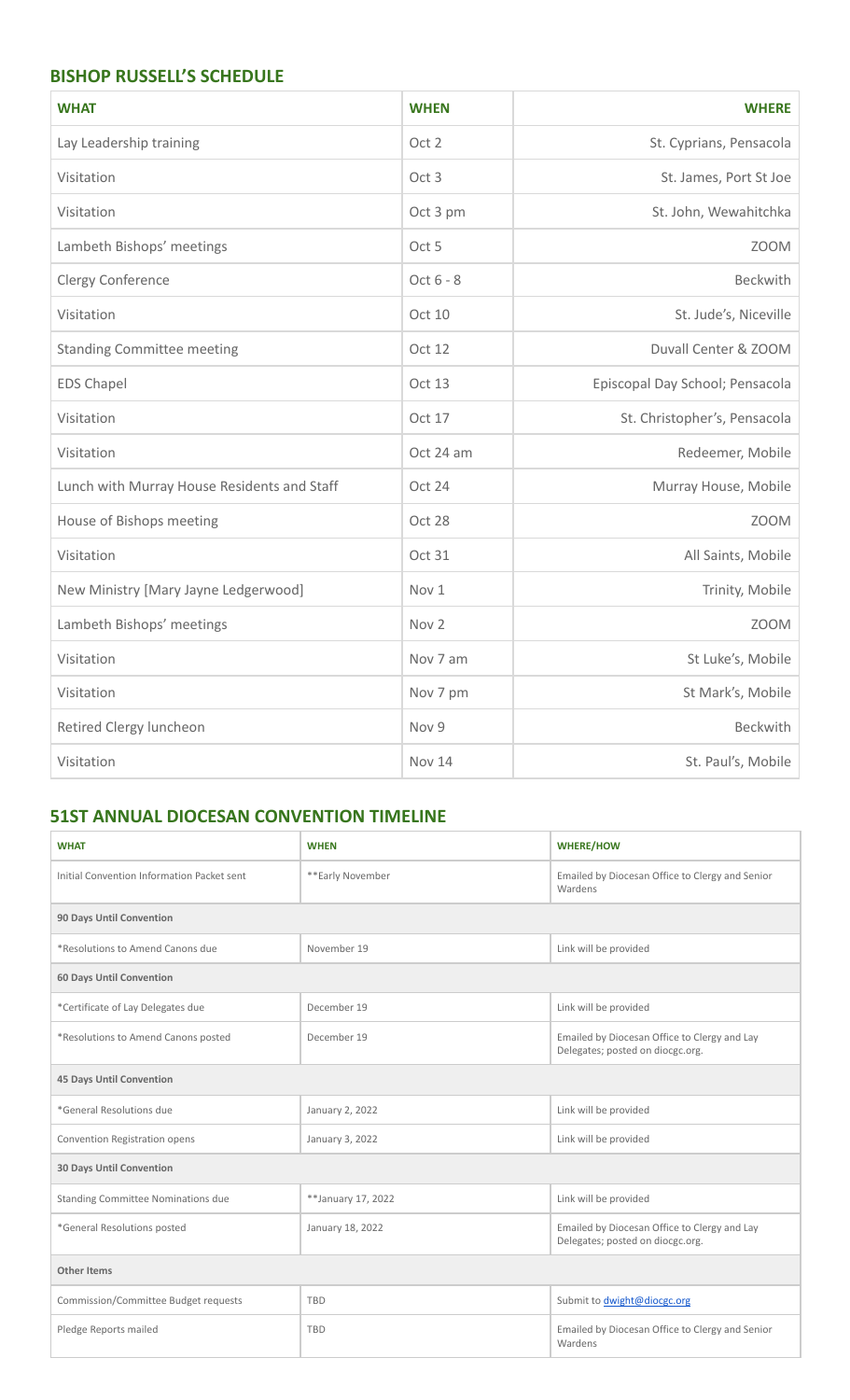| Pledge Reports due                   | <b>TBD</b>       | Submit to dwight@diocgc.org and kim@diocgc.org                                  |
|--------------------------------------|------------------|---------------------------------------------------------------------------------|
| Commission/Committee Nominations due | <b>TBD</b>       | Link will be provided                                                           |
| Commission/Committee Reports due     | <b>TBD</b>       | Submit to jenn@diocgc.org                                                       |
| Pre-Convention Meeting(s)            | <b>TBD</b>       |                                                                                 |
| Convention Study Packet sent         | February 3, 2022 | Emailed by Diocesan Office to Clergy and Lay<br>Delegates; posted on diocgc.org |

\*denotes canonically require item

\*\*denotes change/update from last Green Sheet